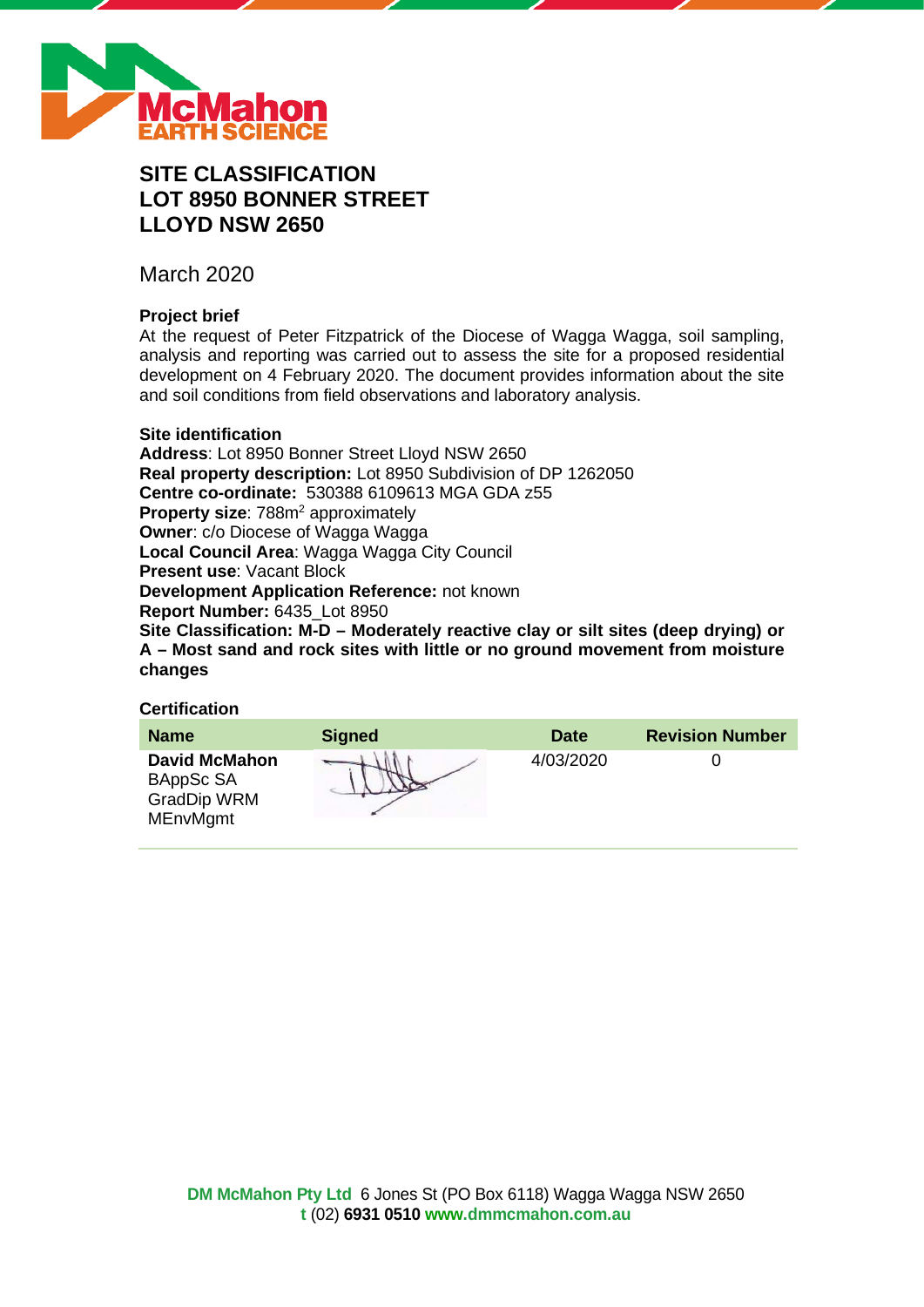#### **Physical characteristics of the site**

A desktop review and investigation of the topography, hydrology, soil, lithology, geology and hydrogeology of the site has been undertaken and are as follows:

#### **Topography**

The Lake Albert 1:25,000 Topographic Map (Sheet 8327-1S) indicates that the site is located at an elevation of approximately 253m AHD. The site landform is classed as a simple slope and the slope class is gently inclined.

#### **Vegetation**

The site is devoid of vegetation.

#### **Hydrology**

The nearest named waterway is Stringybark Creek located 3414m to the south east of the site. Due to the relative incline of the site, rainfall is likely to both run off and infiltrate into the relatively permeable topsoil.

#### **Weather**

The average rainfall for Wagga Wagga is approximately 526.8mm per annum, with the wettest months being October, June and July. Annual mean evaporation for the region is 1715.5mm with mean daily evaporation ranges from 1.2mm in July to 9.2mm in January. Wagga Wagga is characterised by cold wet winters and hot dry summers with mean maximum temperatures ranging from 12.9°C in July to 31.9 °C in January and mean minimum temperatures ranging from 1.3ºC in July to 15.9ºC in February. Rainfall, temperature and evaporation data from Wagga Wagga Agricultural Institute 73127 (www.bom.gov.au).

#### **Soil & Landform**

The site lies within the mapping unit ld from the Soil Landscapes of the Wagga Wagga 1:100 000 Sheet (DLWC, 1997). The map unit ld is described as:

# *ld – Lloyd (Erosional Landscapes)*

*Landscape*: rolling low hills on Ordovician metasedimentary rocks. Local relief 30–90 m; slopes 10–20%. Broad crests and ridges; long waning mid to lower slopes; broad drainage depressions. Variable rock outcrop 0–50%. Extensively to completely cleared mid to high open-forest.

*Soils*: shallow (<0.5 m), moderately well-drained Paralithic Leptic Rudosols (Lithosols) on some crests, ridges and upper slopes; deep (1.0–1.5 m), imperfectly drained Red Kurosols (Red Podzolic Soils) on other crests and upper slopes; moderately deep (0.5– 1.0m), moderately well-drained Red Chromosols and Kurosols (Red Podzolic Soils) on mid to lower slopes; and moderately deep (0.5–1.0 m), imperfectly drained Brown Kurosols (Yellow Podzolic Soils) in drainage lines.

*Limitations*: high erosion hazard; steep slopes (localised); localised rock outcrop; localised poor drainage; localised waterlogging; foundation hazard (localised); mass movement; shallow, stony and strongly acid soils (on ridges and upper slopes); localised aluminium toxicity; localised salinity.

#### **Lithology and Geology**

Undivided Ordovician metasedimentary rocks—thinly interbedded siltstones, shales and phyllites, with minorschists and minor quartzites. Lithology is highly variable

over a short distance. Relatively thick (1 m to several metres) colluvial and slopewash clayey sediments occur on lower slopes and in drainage depressions. There is generally no rock outcrop, but occasionally <50% (at sites usually underlain by sandstone).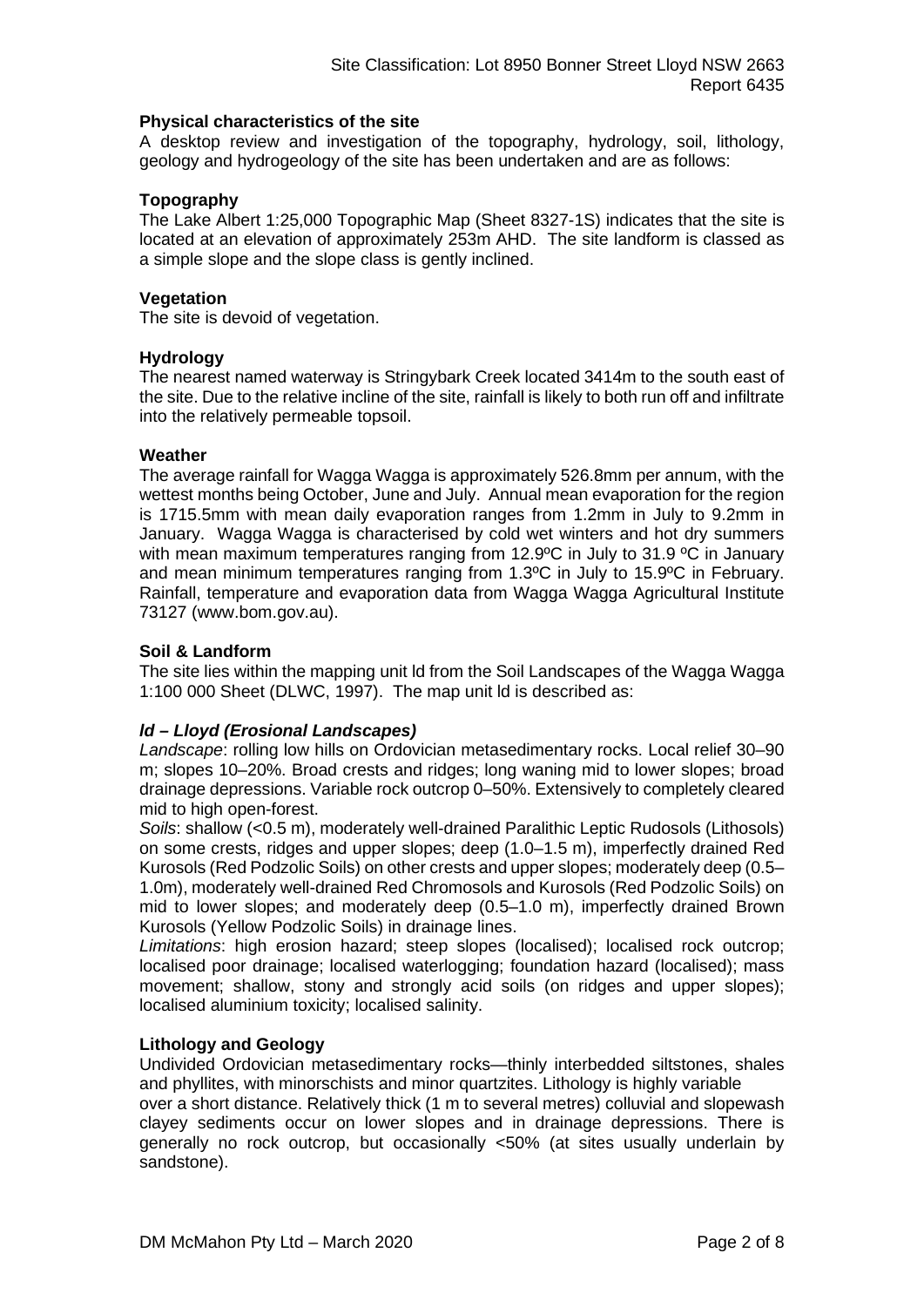# **Hydrogeology**

From the Geoscience Australia hydrogeology dataset, the groundwater beneath the site is described as porous, extensive highly productive aquifers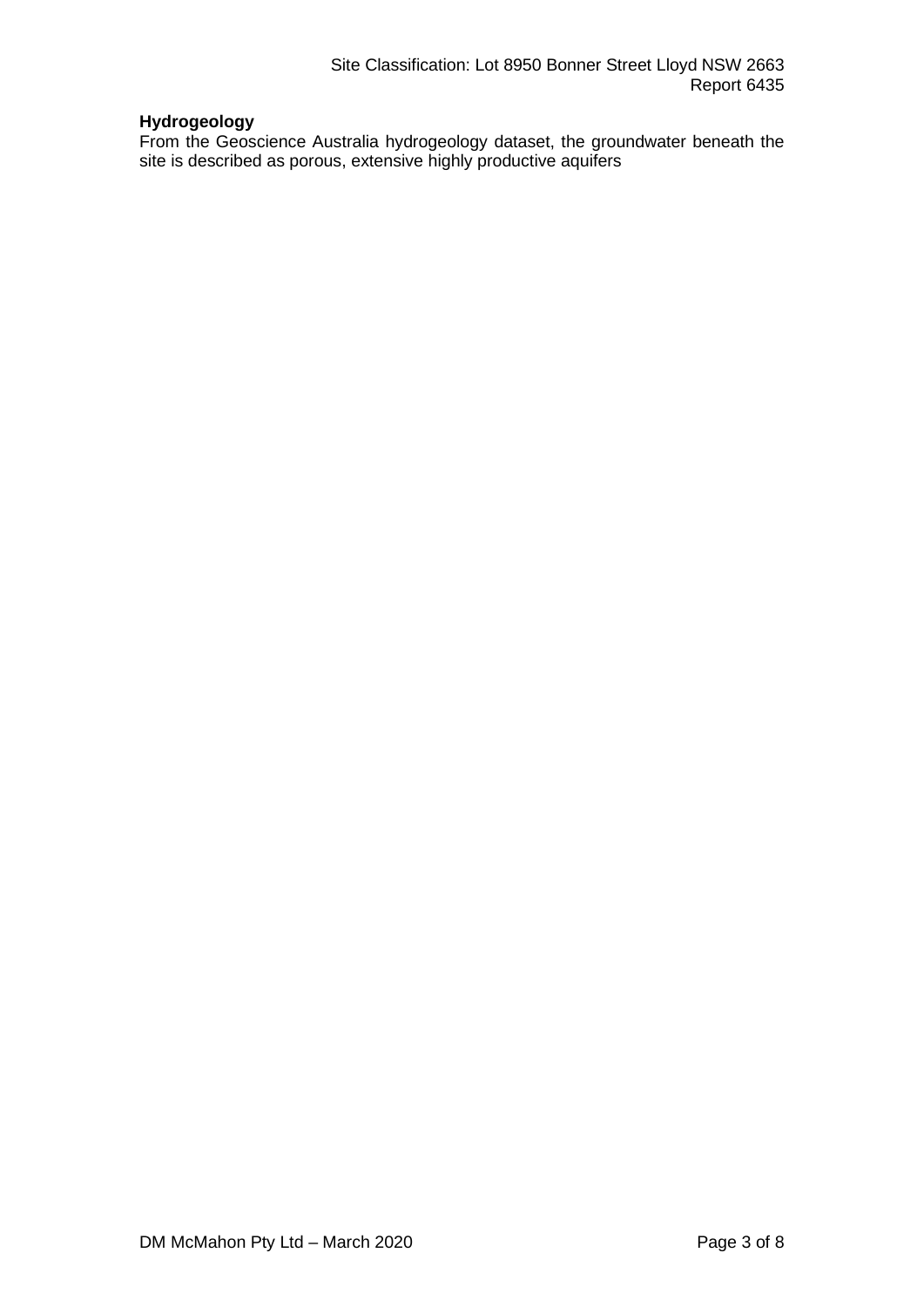# **Site Condition**

Through site investigation, field observations, in situ tests and laboratory analysis the following site geotechnical model has been developed. Details of the general conditions encountered with a field description of the soil, engineering properties and the location of the boreholes can be seen as follows, Table 1, Figure 1.

|                    |                     |                                                | <b>Table 1.</b> Site geotechnical model with held description and observations |                      |                                 |                                |               |                 |                         |                                        |
|--------------------|---------------------|------------------------------------------------|--------------------------------------------------------------------------------|----------------------|---------------------------------|--------------------------------|---------------|-----------------|-------------------------|----------------------------------------|
| <b>Soil Origin</b> | <b>Depth</b><br>(m) | <b>Class</b><br><b>(AS17</b><br>26<br>$-2017)$ | Soil Name /<br><b>Description</b>                                              | Grain<br><b>Size</b> | <b>Primary</b><br><b>Colour</b> | <b>Mottle</b><br><b>Colour</b> | Mois-<br>ture | Plas-<br>ticity | <b>Consis</b><br>-tency | <b>Observations</b><br>and/or comments |
| <b>Borehole 1</b>  |                     |                                                |                                                                                |                      |                                 |                                |               |                 |                         |                                        |
| <b>Bedrock</b>     | 0.0                 |                                                | Ordovician<br>Metasediment<br><b>Bedrock</b>                                   | -                    |                                 | $\overline{\phantom{a}}$       | D             | Nil             | Hard                    | <b>Surface Bedrock</b>                 |
| <b>Borehole 2</b>  |                     |                                                |                                                                                |                      |                                 |                                |               |                 |                         |                                        |

**Table 1:** *Site geotechnical model with field description and observations*

| <b>FILL</b>    | $0.0 -$<br>1.2 | <b>SC</b> | Sandy CLAY                                   | Fine/<br>Coarse | <b>Brownish</b><br>Red | Nil | Dry | ∟ow | <b>Stiff</b> | Coarse fragments<br>of $OM > 5mm$<br>$< 20$ mm 10% | Expansivity<br>20-40mm |
|----------------|----------------|-----------|----------------------------------------------|-----------------|------------------------|-----|-----|-----|--------------|----------------------------------------------------|------------------------|
| <b>Bedrock</b> | $.2\,$         |           | Ordovician<br>Metasediment<br><b>Bedrock</b> |                 |                        | -   | -   |     | -            | Refusal on OM<br>Bedrock @ 1.2m                    |                        |

**Engineering Properties**

Ys **Expansivity** 0-20mm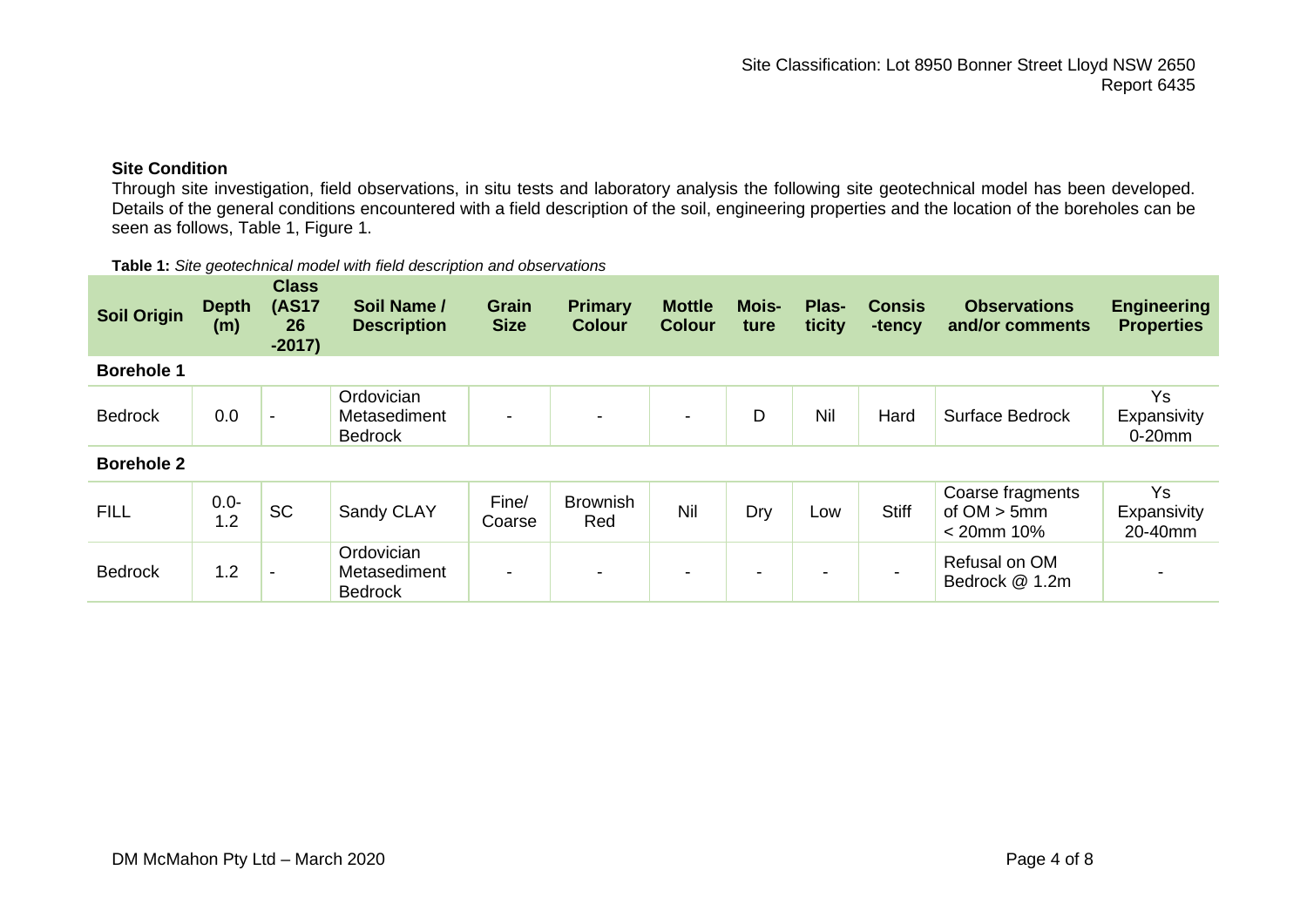Site Classification: Lot 8950 Bonner Street Lloyd NSW 2663 Report 6435



**Figure 1:** *Annotated site plan overlain on aerial photograph depicting borehole locations*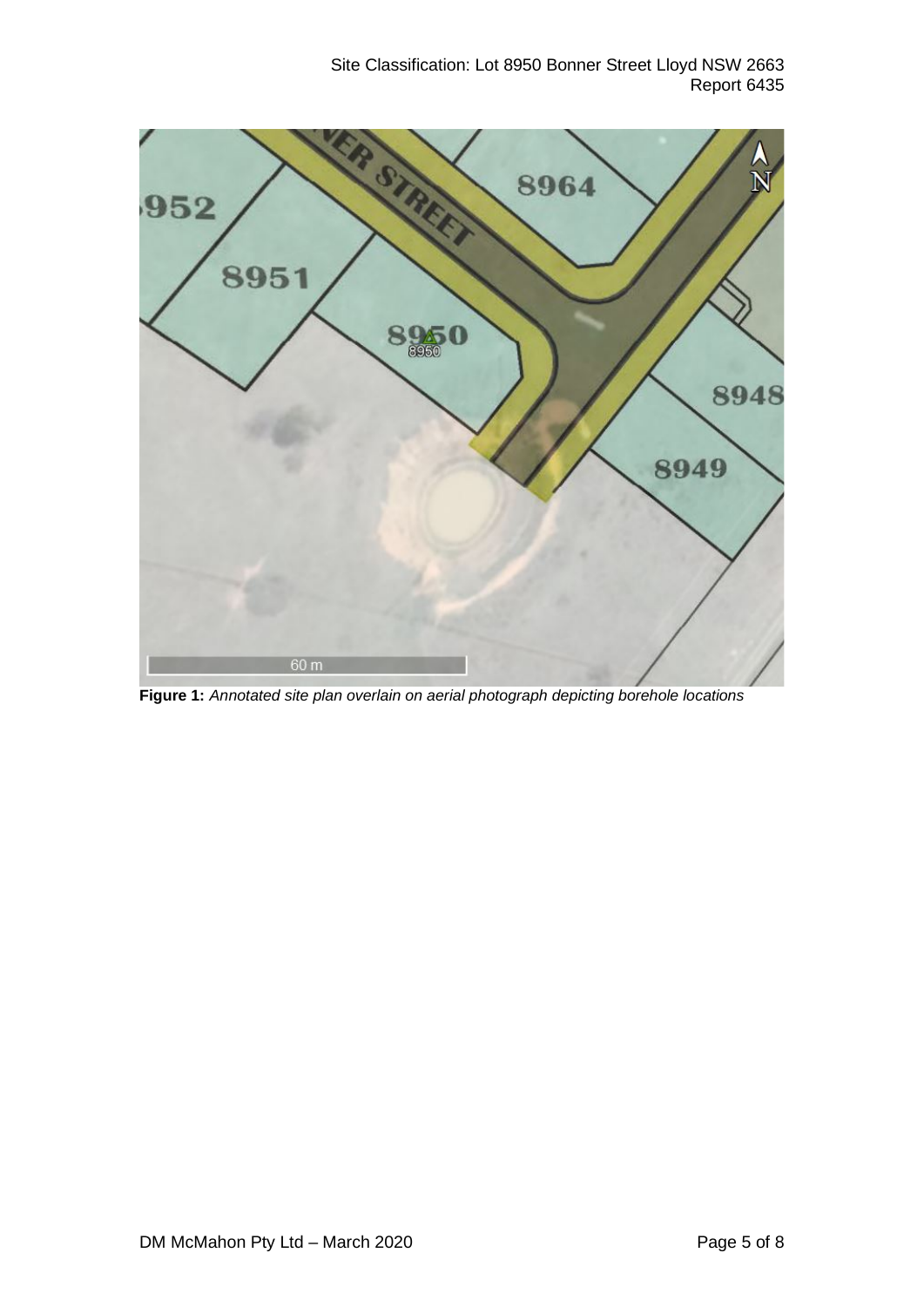#### **Site Classification**

Based on the field assessment and laboratory data and assumptions therein the site is classified as **M-D – Moderately reactive clay or silt sites (deep drying), which may experience moderate ground movement from moisture changes if founded above 0.6m into FILL materials or extremely weathered sandy silty clay material. A classification of A – Most sand and rock sites with little or no ground movement from moisture changes may be adopted if founding into the underlying ordovician metasedimentary bedrock** by reference to AS2870:2011.

#### **Assumptions**

Site investigation and classification was carried out by reference to AS2870:2011.

The proposed building is a single storey residential development.

This classification is based on the footings being founded into the soil or rock strata as specified above. If the footings are not into the specified material the site classification will need to be reassessed.

FILL materials where identified on this report are considered as 'controlled fill' in accordance with AS3798 and can be considered suitable for use as foundation/subgrade. Fill certification report ID 'FC19-21'.

Footings may be founded partly on fill and partly on natural material depending on founding depths. As such, footing design may require careful consideration by the structural engineer to minimise potential differential settlement.

An allowable bearing pressure of up to 50kPa and 100kPa for raft slab beams and strip footings respectively may be adopted.

If more than 0.4m of uncontrolled fill is present or placed, or if depth of excavation within the building area extends more than 0.5m below the existing surface, the above classification will need to be reassessed.

Any earthworks on site will be carried out by reference to AS3798: 2007.

If any unconsolidated or saturated soils are encountered during excavation, or conditions that are not alike the above description, the site supervisor should be informed, the work stopped and this office be contacted immediately for further evaluation.

Where trees and large shrubs are removed from the site all roots are to be removed and voids replaced with compacted fill by reference to AS3798:2007.

The soils investigated are all natural ground and no free groundwater was encountered at the time of the investigation.

Site drainage and vegetation limitations are adhered to as per the CSIRO Foundation Management and Footing Performance: A Homeowner's guide, BTF-2011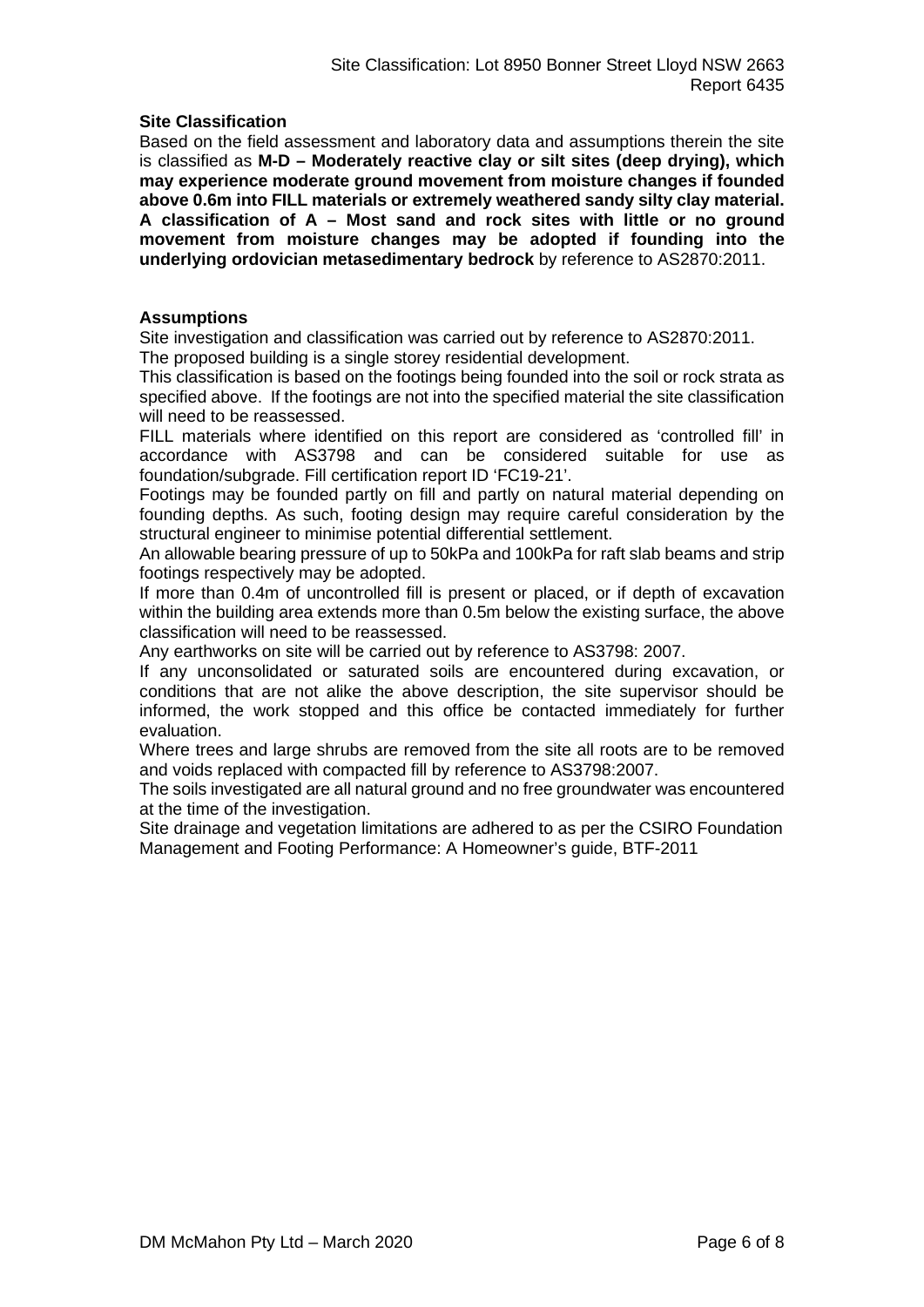# Site Classification: Lot 8950 Bonner Street Lloyd NSW 2663 Report 6435

| <b>Log Column</b>  |                      | <b>Symbol</b>                      | <b>Definition</b>                                                                                                                                                                                                                                                                                                                                                                                                          |  |  |  |  |  |
|--------------------|----------------------|------------------------------------|----------------------------------------------------------------------------------------------------------------------------------------------------------------------------------------------------------------------------------------------------------------------------------------------------------------------------------------------------------------------------------------------------------------------------|--|--|--|--|--|
| Soil Origin        |                      | <b>TOPSOIL</b>                     | Mantle of surface and/or near-surface soil often but not always defined by high levels of organic<br>material, both dead and living. Remnant topsoils are topsoils that subsequently been buried by<br>other transported soils. Roots of trees may extend significantly into otherwise unaltered soil and<br>the presence of roots is not a sufficient reason for describing a material as topsoil.                        |  |  |  |  |  |
|                    |                      | <b>FILL</b>                        | Any material which has been placed by anthropogenic processes                                                                                                                                                                                                                                                                                                                                                              |  |  |  |  |  |
|                    |                      | Alluvial                           | Deposited by streams and rivers                                                                                                                                                                                                                                                                                                                                                                                            |  |  |  |  |  |
|                    |                      | Colluvial                          | Soil and rock debris transported down slope by gravity, with or without the assistance of flowing<br>water and generally deposited in gullies or at the base of slopes. Colluvium is often used to<br>refer to thicker deposits such as those formed from landslides, whereas the term 'slopewash'<br>may be used for thinner and more widespread deposits that accumulate gradually over longer<br>geological timeframes. |  |  |  |  |  |
|                    |                      | Extremely<br>weathered<br>material | Formed directly from in situ weathering of geological formations. Although this material is of soil<br>strength, it retains the structure and/or fabric of the parent rock material.                                                                                                                                                                                                                                       |  |  |  |  |  |
|                    |                      | Residual                           | Formed directly from in situ weathering of geological formations. These soils no longer retain<br>any visible structure or fabric of the parent soil or rock material                                                                                                                                                                                                                                                      |  |  |  |  |  |
| Class              |                      | GW                                 | Gravel and gravel-sand mixtures, little to no fines                                                                                                                                                                                                                                                                                                                                                                        |  |  |  |  |  |
| (AS1726-<br>2017)  |                      | GP                                 | Gravel and gravel-sand mixtures, little to no fines, uniform gravels                                                                                                                                                                                                                                                                                                                                                       |  |  |  |  |  |
|                    |                      | GМ                                 | Gravel-silt mixtures and gravel-sand-silt mixtures                                                                                                                                                                                                                                                                                                                                                                         |  |  |  |  |  |
|                    |                      | GC                                 | Gravel-clay mixtures and gravel-sand-clay mixtures                                                                                                                                                                                                                                                                                                                                                                         |  |  |  |  |  |
|                    |                      | SW                                 | Sand and gravel-sand mixtures, little to no fines                                                                                                                                                                                                                                                                                                                                                                          |  |  |  |  |  |
|                    |                      | <b>SP</b>                          |                                                                                                                                                                                                                                                                                                                                                                                                                            |  |  |  |  |  |
|                    | Coarse grained soils | <b>SM</b>                          | Sand and gravel-sand mixtures, little to no fines                                                                                                                                                                                                                                                                                                                                                                          |  |  |  |  |  |
|                    |                      | SC                                 | Sand-silt mixtures                                                                                                                                                                                                                                                                                                                                                                                                         |  |  |  |  |  |
|                    |                      |                                    | Sand-clay mixtures                                                                                                                                                                                                                                                                                                                                                                                                         |  |  |  |  |  |
|                    |                      | ML                                 | Inorganic silt and very fine sand, rock flour, silty or clayey fine sand or silt with low plasticity                                                                                                                                                                                                                                                                                                                       |  |  |  |  |  |
|                    | soils                | CL, CI                             | Inorganic clays of low to medium plasticity, gravelly clay, sandy clay                                                                                                                                                                                                                                                                                                                                                     |  |  |  |  |  |
|                    |                      | OL<br>MН                           | Organic silt<br>Inorganic silt                                                                                                                                                                                                                                                                                                                                                                                             |  |  |  |  |  |
|                    | Fine grained         | CН                                 | Inorganic clays of high plasticity                                                                                                                                                                                                                                                                                                                                                                                         |  |  |  |  |  |
|                    |                      | OН                                 | Organic clay of medium to high plasticity, organic silt                                                                                                                                                                                                                                                                                                                                                                    |  |  |  |  |  |
|                    |                      | Pt                                 | Peat, highly organic soil                                                                                                                                                                                                                                                                                                                                                                                                  |  |  |  |  |  |
| Soil Name/         |                      | SAND                               | Coarse grained soil                                                                                                                                                                                                                                                                                                                                                                                                        |  |  |  |  |  |
| <b>Description</b> |                      | SILT                               | Fine grained soil - low dry strength, low wet toughness and dilatancy                                                                                                                                                                                                                                                                                                                                                      |  |  |  |  |  |
|                    |                      | <b>CLAY</b>                        | Fine grained soil - high dry strength, high wet toughness and plasticity                                                                                                                                                                                                                                                                                                                                                   |  |  |  |  |  |
| <b>Grain Size</b>  | Coarse               |                                    | >2mm                                                                                                                                                                                                                                                                                                                                                                                                                       |  |  |  |  |  |
|                    |                      | Medium                             | $0.06 - 2mm$                                                                                                                                                                                                                                                                                                                                                                                                               |  |  |  |  |  |
|                    |                      | Fine                               | $<$ 0.06 $<$ mm                                                                                                                                                                                                                                                                                                                                                                                                            |  |  |  |  |  |
| <b>Moisture</b>    |                      | D                                  | Dry                                                                                                                                                                                                                                                                                                                                                                                                                        |  |  |  |  |  |
|                    |                      | Т<br>М                             | <b>Moderately Moist</b><br>Moist                                                                                                                                                                                                                                                                                                                                                                                           |  |  |  |  |  |
|                    |                      | W                                  | Wet                                                                                                                                                                                                                                                                                                                                                                                                                        |  |  |  |  |  |
| <b>Plasticity</b>  |                      | Non-plastic                        | Not applicable                                                                                                                                                                                                                                                                                                                                                                                                             |  |  |  |  |  |
|                    |                      | Low                                | Only slight pressure is required to roll the thread of soil near the plastic limit. The thread and<br>lump are weak and soft. The dry specimen crumbles into powder with some finger pressure.                                                                                                                                                                                                                             |  |  |  |  |  |
|                    |                      | Medium                             | Medium pressure is required to roll the thread of soil to near the plastic limit. The thread and<br>lump have medium stiffness. The dry specimen breaks into pieces or crumbles with<br>considerable finger pressure.                                                                                                                                                                                                      |  |  |  |  |  |
|                    |                      | High                               | Considerable pressure is required to roll the thread to near the plastic limit. The thread and the<br>lump have very high stiffness. The dry specimen cannot be broken with finger pressure.<br>Specimen will break into pieces between thumb and a hard surface.                                                                                                                                                          |  |  |  |  |  |
| <b>Consistency</b> |                      | Very Soft (VS)                     | Exudes between fingers when squeezed in hand                                                                                                                                                                                                                                                                                                                                                                               |  |  |  |  |  |
|                    |                      | Soft (S)                           | Can be moulded by light finger pressure                                                                                                                                                                                                                                                                                                                                                                                    |  |  |  |  |  |
|                    |                      | Firm (F)                           | Can be moulded by strong finger pressure                                                                                                                                                                                                                                                                                                                                                                                   |  |  |  |  |  |
|                    |                      | Stiff (St)                         | Cannot be moulded by fingers                                                                                                                                                                                                                                                                                                                                                                                               |  |  |  |  |  |
|                    |                      | Very Stiff (VSt)                   | Can be indented by thumb nail                                                                                                                                                                                                                                                                                                                                                                                              |  |  |  |  |  |
|                    |                      | Hard (H)                           | Can be indented by thumb nail with difficulty                                                                                                                                                                                                                                                                                                                                                                              |  |  |  |  |  |
|                    |                      | Friable (Fr)                       | Can be easily crumbled or broken into small pieces by hand                                                                                                                                                                                                                                                                                                                                                                 |  |  |  |  |  |

# **Notes Relating to Results**